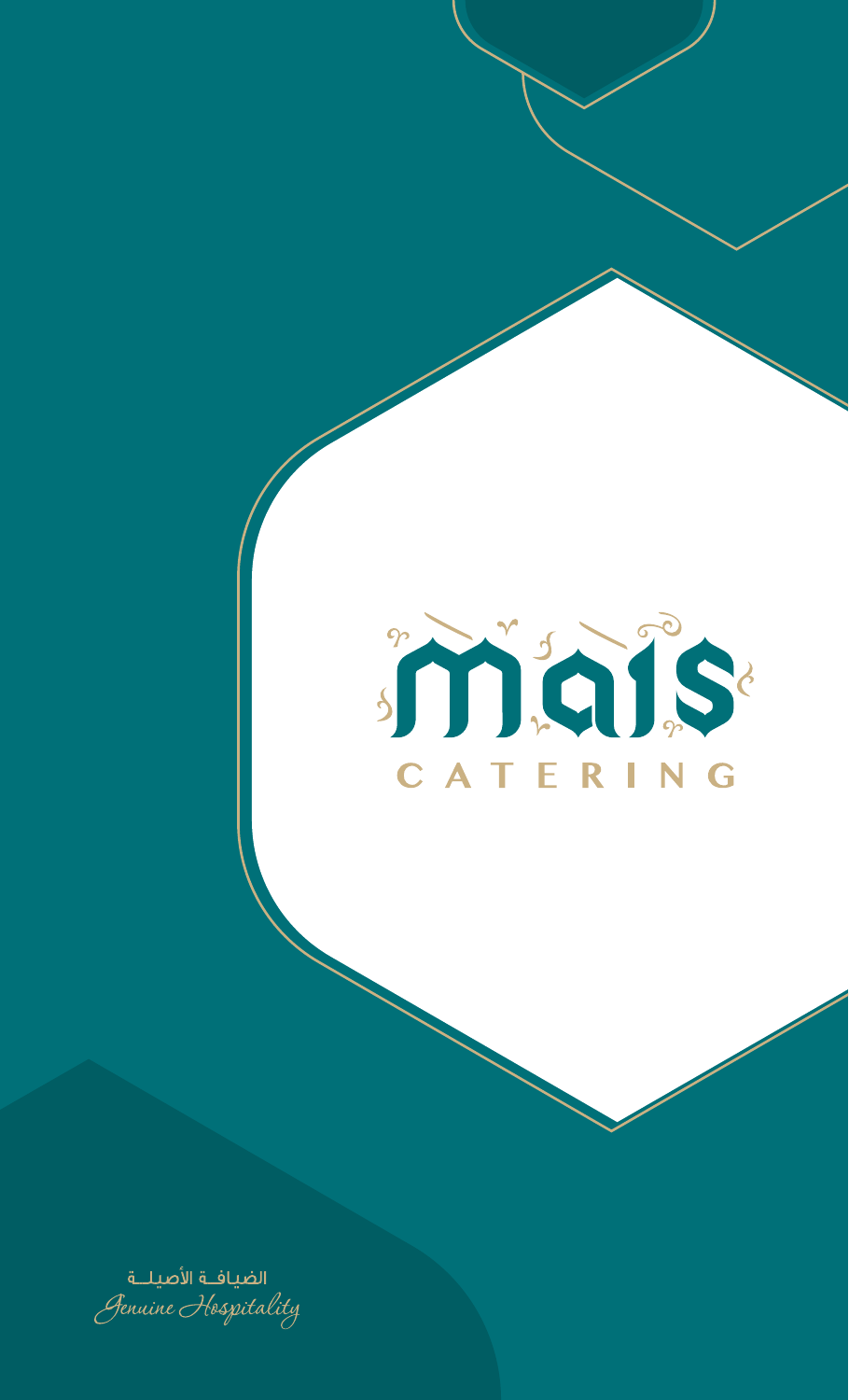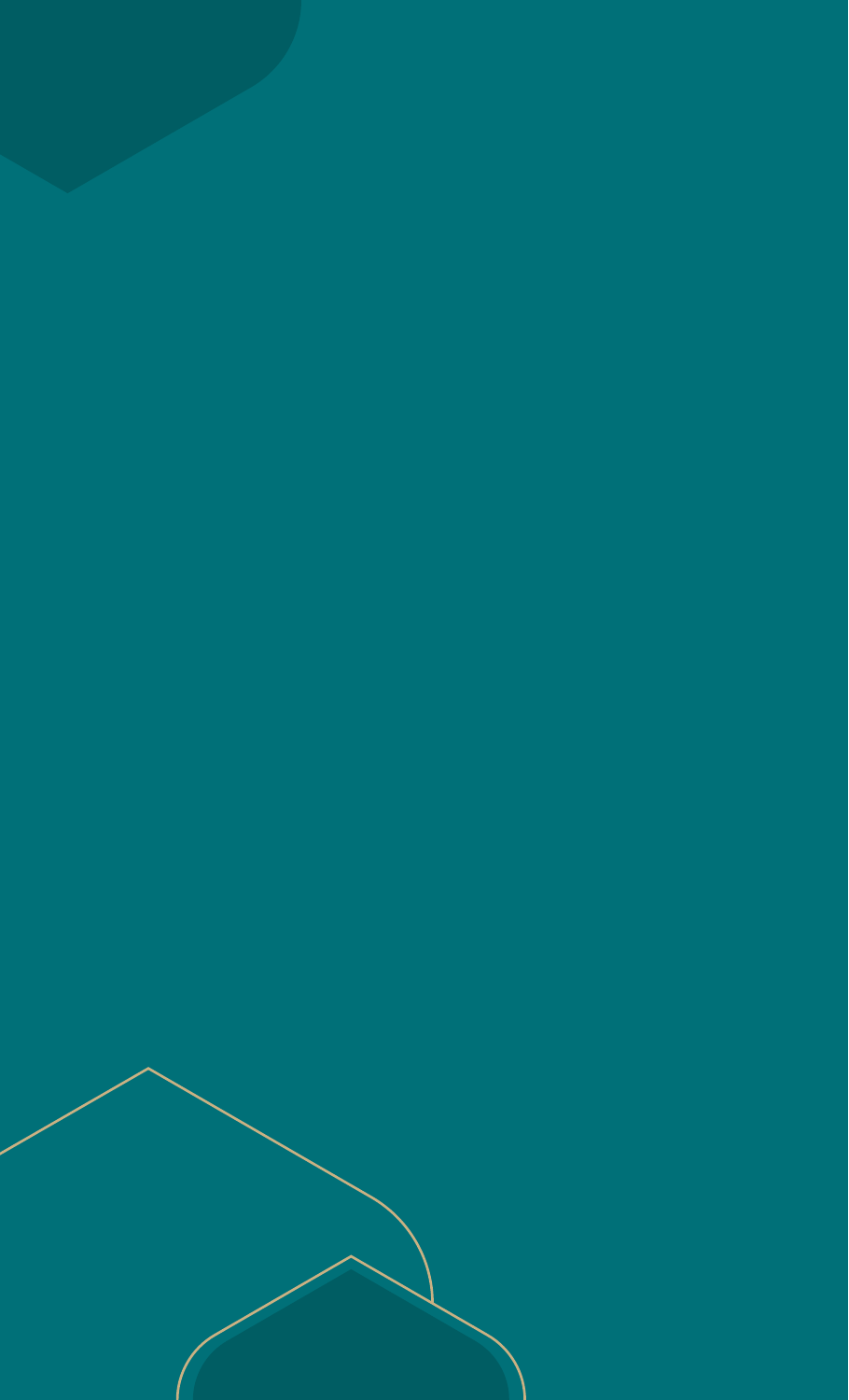

ُصممت قائمة ميس للحفالت اخلارجية مبا يتناسب مع أفضل ما يرغب به زبائننا من أشهى أصناف المأكولات المختلفة، بدءاً بالاختيارات المتنوعة من الأطباق الغنية بالوصفات المبتكرة إلى المأكولات المحضرة على الطريقة التقليدية المحببة من المطابخ العربية والإقليمية والعالمية. ونحن واثقون بأن أجود هذه المأكولات يمكن أن تُقدَم في أي مناسبة ومتحمسون لمشاركتكم هذه التجربة المميزة ونتطلع ُقدمًا إىل جتاوز توقعاتكم وبالتأكيد إبهار ضيوفكم.

Mais Catering's culinary selections are crafted with our customers preferred tastes in mind; from modern cuisines that are rich with innovative interpretations, to creations based on the beloved traditions of Arabic, regional and international flavors. We passionately believe that quality food can be served in every setting, and we are excited to share this experience with you. We look forward to exceeding your expectations and dazzling your guests.

الضيافــة الأصيلــة Jenuine Hospitality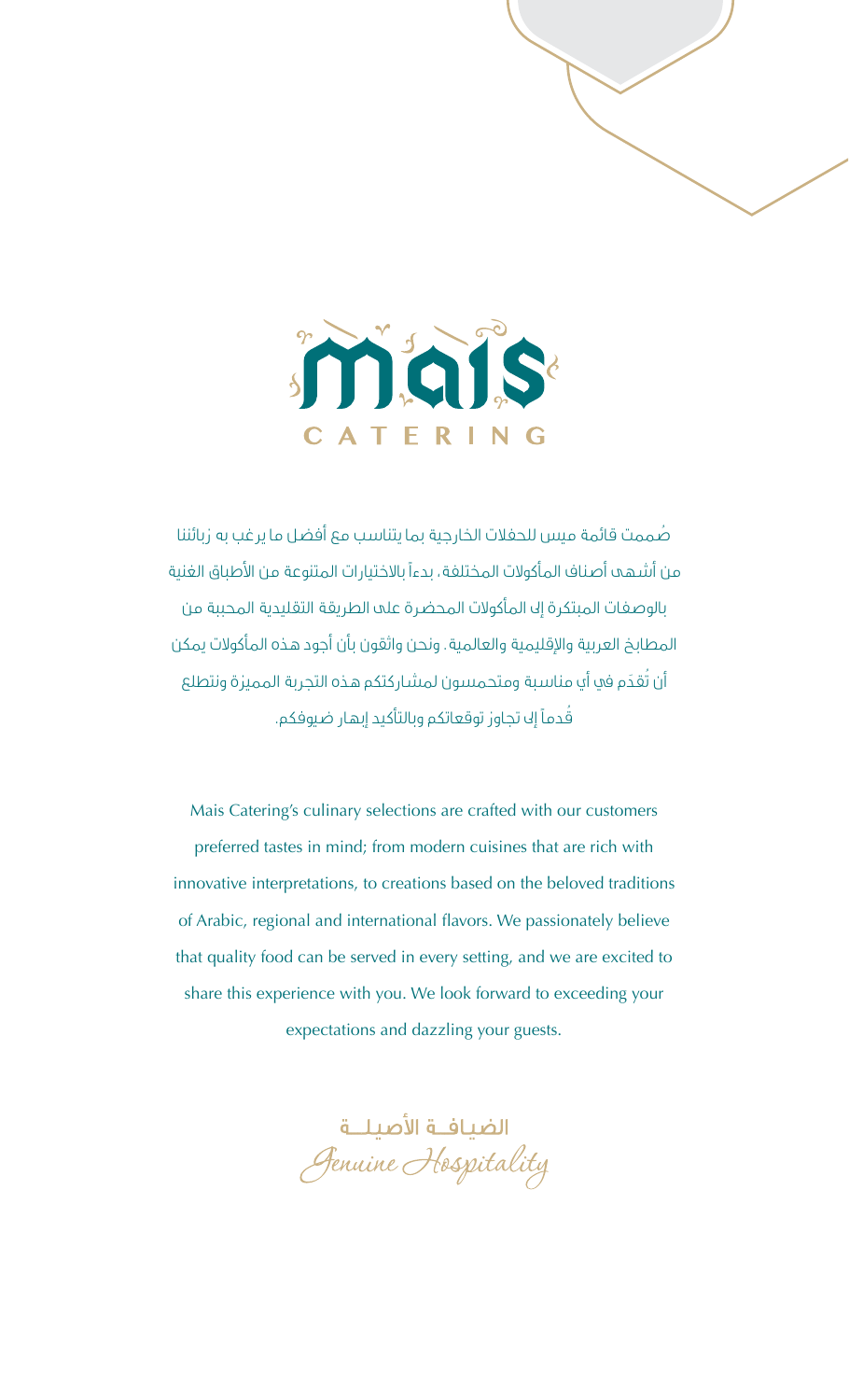cocoons **السلطاتSalads**

| <b>Oriental Salads</b>  |                           | سلطات شرقية                     |
|-------------------------|---------------------------|---------------------------------|
| Falafel Garden Salad    | جــاط Platter 12          | سلطة جاردن فلافل                |
| Rocca Zaatar Feta Salad | Platter 9 bl              | سلطة جرجير مع زعتر وجبنة الفيتا |
| Quinoa Tabouleh         | $Platter$ 12 $\Delta$     | كينوا تبولة                     |
| Fattoush                | Platter 9 bl              | فتـــوش                         |
| Tabouleh                | Platter 9 bl              | تبـــولة                        |
| Rocca Beetroot Salad    | Platter $8$ DL $\supset$  | سلطة جرجير مع شمندر             |
| Artichoke Salad         | Platter $12$ DL $\supset$ | سلطة أرضى شوكي                  |

| <b>Continental Salads</b>                       |  |               | سلطات غربنة                      |
|-------------------------------------------------|--|---------------|----------------------------------|
| Elettuce Avocado Strawberry Salad Platter 12 PL |  |               | سلطة خس مع أفوكادو وفراولة       |
| Crispy Eggplant Halloumi Salad Platter 12 PL    |  |               | سلطة الباذنجان المقرمش مع الحلوم |
| Date Avocado Salad                              |  | Platter 15 bl | سلطة التمر والأفوكادو            |
| Coleslaw                                        |  | Platter 8 bl  | سلطة ملفوف مايونيز               |
| Corn Salad                                      |  | Platter 8 bl  | سلطة ذرة                         |
| Greek Salad                                     |  | Platter 8 bl  | سلطة يونانية                     |
| Caesar Salad                                    |  | Platter 8 bl  | سلطة سيزر                        |
| Pasta Salad                                     |  | Platter 8 bl  | سلطة باستا                       |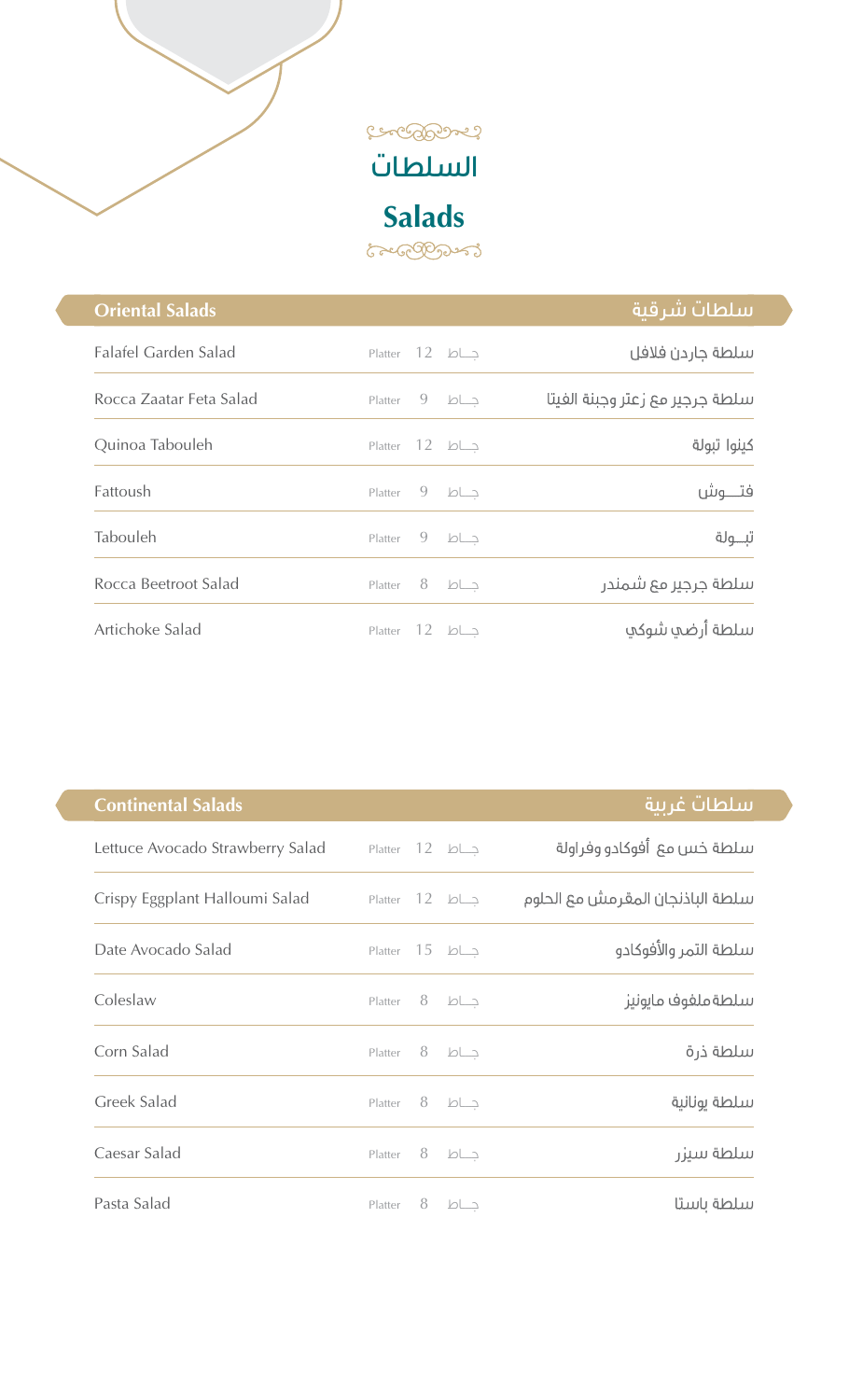

**Cold Appetizers**

| <b>Hummus</b>     |  | Platter 7 bl | حمصاً ا       |
|-------------------|--|--------------|---------------|
| Hummus Muhammara  |  | Platter 7 bl | حمص محمرة     |
| Baba Ghanouj      |  | Platter 7 bl | بابا غنوج     |
| Eggplant Moussaka |  | Platter 7 bl | مصقعة باذنجان |
| Muhammara         |  | Platter 7 bl | محمرة         |
| Moutabal          |  | Platter 7 bl | متبل          |
| Warak Inab        |  | Platter 8 b  | ورق عنب       |
| Hindiba Bil Zeit  |  | Platter 7 bl | هندبة بالزيت  |
| Khiyar Bil Laban  |  | Platter 7 b  | خيار باللبن   |

cocodoms **اصناف تقدمي باردةCold Cocktail Items**

 $6 - 00000000$ 

| Min. Order 3 Doz          |  |                       | اقل طلب ۳ درزن <sub>ا</sub> |
|---------------------------|--|-----------------------|-----------------------------|
| Premium Assorted Canapé   |  | $Doz$ $8$ $(i)$ $(i)$ | تشكيلة كانبيه فاخرة         |
| Shrimp Cocktail           |  | Portion $6.5$ (اعون   | كوكتيل روبيان               |
| Stuffed Mini Kibbeh       |  | Doz $5$ $(i)$         | كبة محشية صغيرة             |
| Assorted Mini Vol-au-vent |  | $Doz = 6$ $(i)$       | تشكيلة ميني ڤولوڤون         |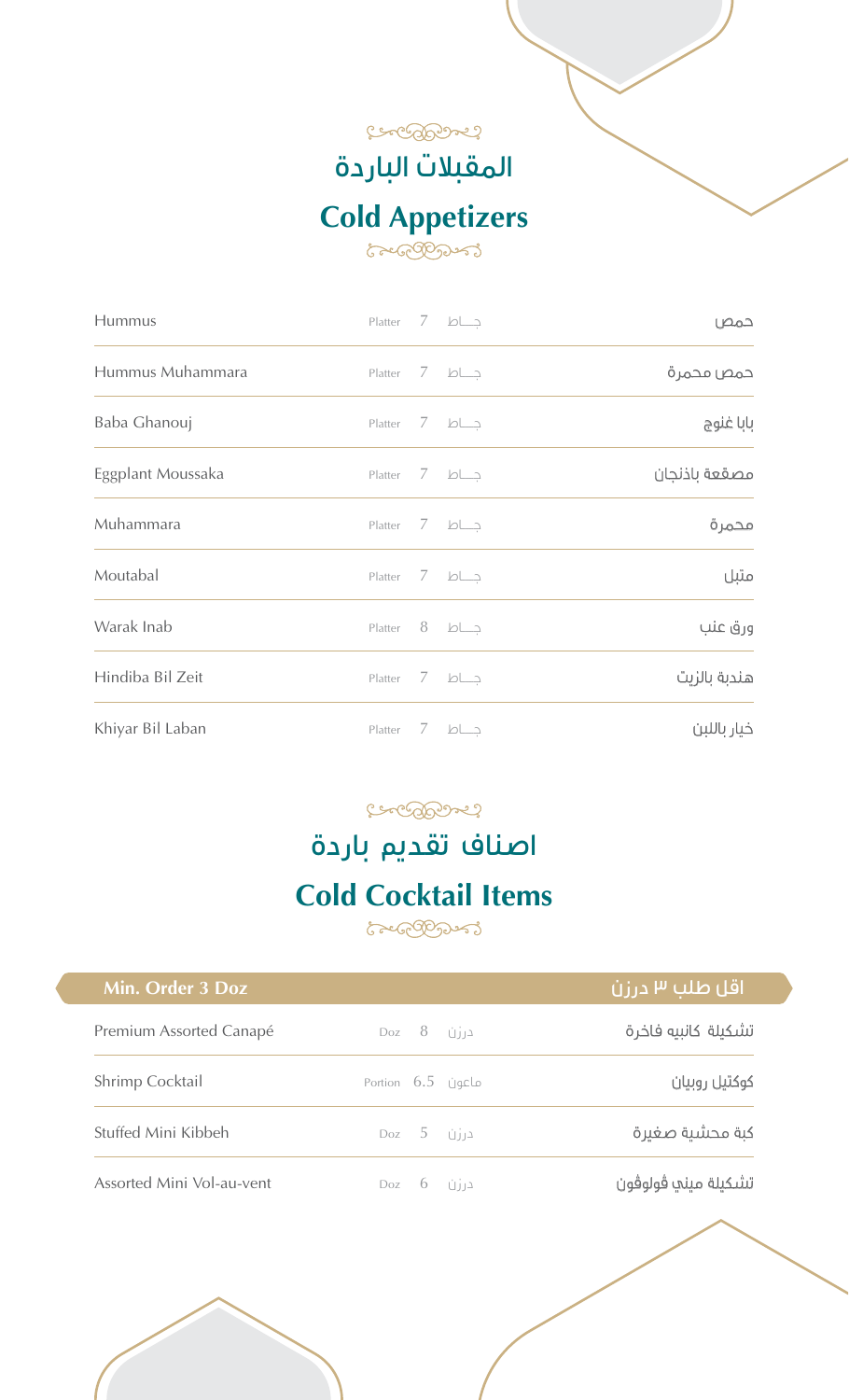

|  | محدر وكالكهامج |  |
|--|----------------|--|
|--|----------------|--|

| Mini Kibbeh Sajiyeh                                     | Chafing Dish    | 32 | سخان | ميني كبة صاجية                                       |
|---------------------------------------------------------|-----------------|----|------|------------------------------------------------------|
| Shawarma Roll (Beef or Chicken) Chafing Dish 40/35 سخان |                 |    |      | شاورما رول (لحم آو دجاج)                             |
| Moussakhan Roll                                         | Chafing Dish    | 30 | سخان | مسخن رول                                             |
| Chicken Wings Lollipop<br>(Available in Buffalo Sauce)  | Chafing Dish 25 |    | سخان | جوانح دجاج لوليبوب<br>( متوفرة ايضا بصلصة البافالو ) |
| Fajita Roll ( Beef or Chicken )                         | Chafing Dish    | 35 | سخان | فاهيتا رول ( لحم او دجاج )                           |
| Satay (Beef or Chicken)                                 | Chafing Dish    | 35 | سخان | ساتيه (لحم أو دجاج)                                  |
| Cheeseburger Croquette                                  | Chafing Dish    | 30 | سخان | تشيزبرجر كروكيت                                      |
| Macaroni Cheese Bites                                   | Chafing Dish 15 |    | سخان | كرات معكرونه بالجبن                                  |
| <b>Stuffed Mushrooms</b><br>(Min Order 2 Doz)           | DoZ             | 10 | درزن | مشروم محشي<br>( أقل طلب ٢ درزن )                     |

cocoons **املقبالت الساخنةHot Appetizers**

| Fried Chicken Liver | سخان (Chafing Dish 20                                           |      | كبدة دجاج مقلية |
|---------------------|-----------------------------------------------------------------|------|-----------------|
| Batata Harra        | سخان 15 Chafing Dish 15<br>Round Chafing Dish 10 سخان دائري _ 0 |      | بطاطا حارة      |
| Shrimp Hamees       | سخان 3.5 Chafing Dish                                           |      | حميسة روبيان    |
| Shrimp Pane         | Chafing Dish 40                                                 | سخان | روبيان مقلي     |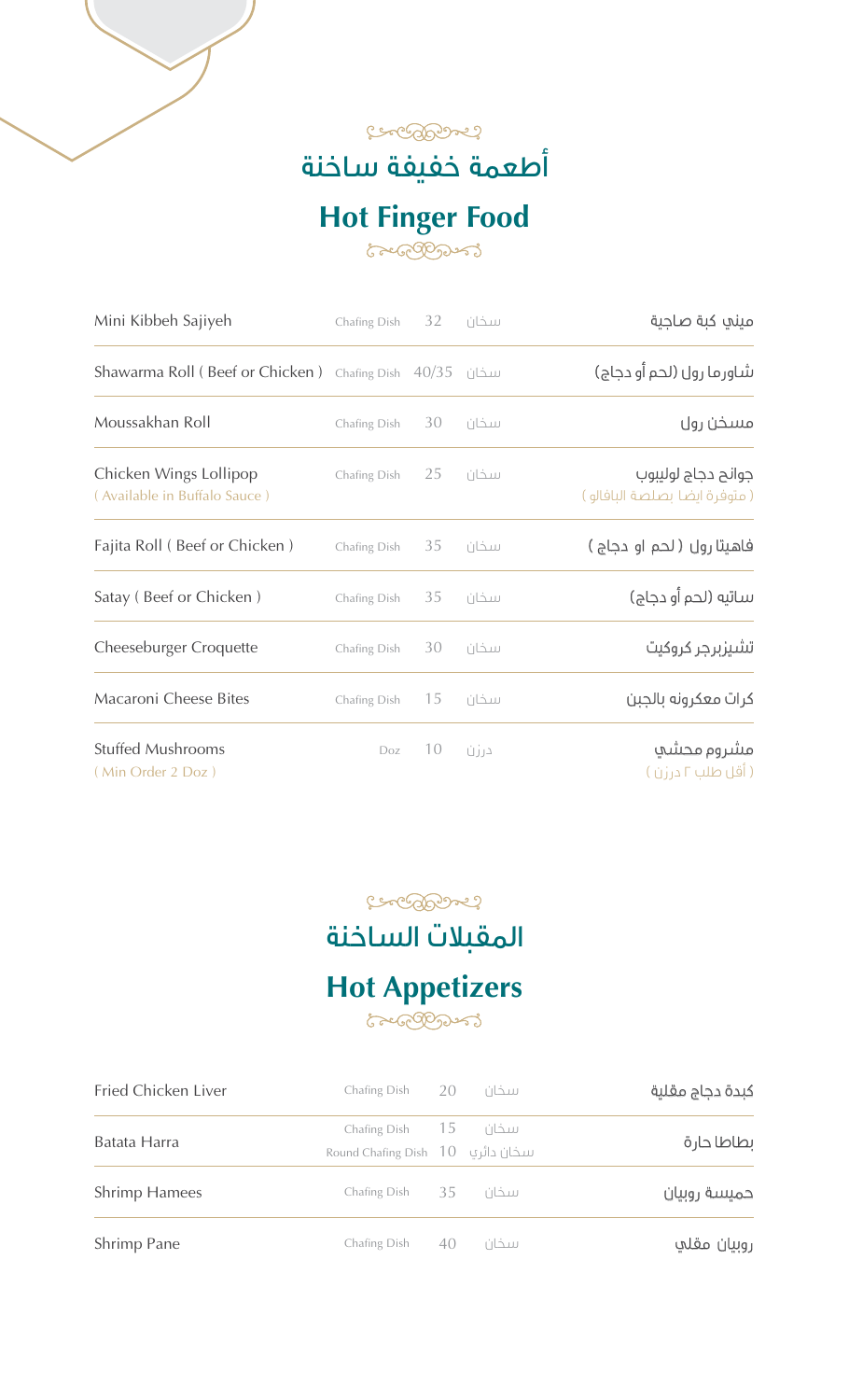

| Fatayer Cheese        |  | Doz 3 <i>Lija</i> | فطاير جبنة  |
|-----------------------|--|-------------------|-------------|
| Fatayer Spinach       |  | $Doz$ 3 $L$       | فطاير سبانخ |
| Fried Kibbeh          |  | $Doz$ 3 $L$       | كبة مقلية   |
| Kibbeh Potato         |  | $Doz$ 3 $L$       | كبة بطاطا   |
| Sausage Roll          |  | $Doz$ 3 $L$       | نقانق رول   |
| Mini Pizza            |  | $Doz$ 3 $Ljjz$    | ميني بيتزا  |
| Cheese Sambousek      |  | $Doz$ 3 $L$       | سمبوسة جبنة |
| Meat Sambousek        |  | $Doz = 3$ درزن    | سمبوسة لحمة |
| Vegetable Sambousek   |  | $Doz$ 3 $L$       | سمبوسة خضار |
| Vegetable Spring Roll |  | $Doz = 3$ درزن    | رقائق خضار  |
| Cheese Roll           |  | $Doz$ 3 $L$       | رقائق جبنة  |



| Lentil Soup       | سخان 12 Chafing Dish           |  | اشوربة عدس         |
|-------------------|--------------------------------|--|--------------------|
| Chicken Corn Soup | سخان 12 Chafing Dish $\sim$ 12 |  | اشوربة دجاج بالذرة |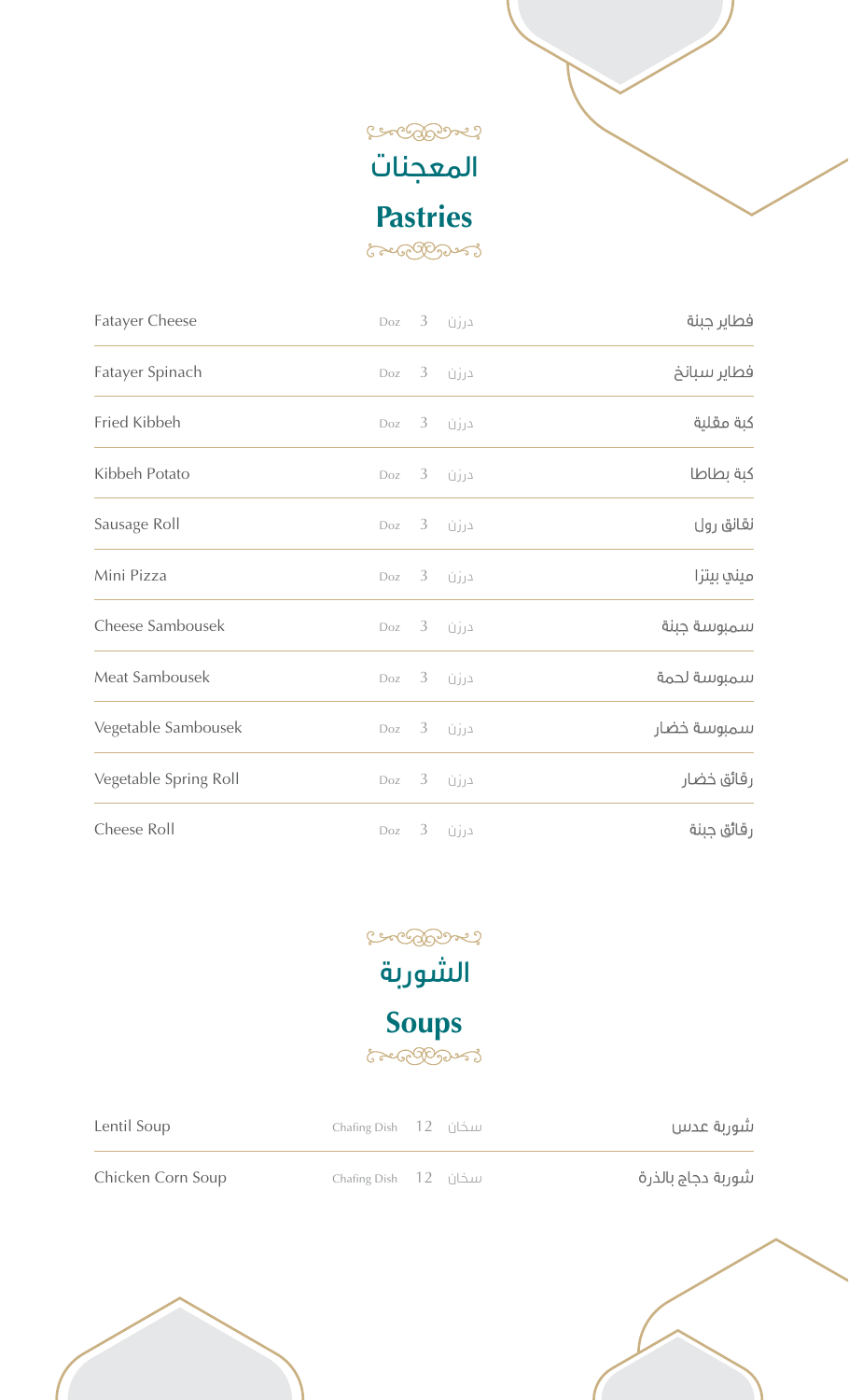

| Omelette Plain                       | سخان 12 Chafing Dish    |          |                     | بيض أومليت (عادي)   |
|--------------------------------------|-------------------------|----------|---------------------|---------------------|
| Spanish Omelette                     | سخان 12 Chafing Dish    |          |                     | بيض أومليت أسباني   |
| Foul Moudammas                       | سخان 10 Chafing Dish    |          |                     | فول مدمس            |
| Baleela                              | سخان 10 Chafing Dish    |          |                     | بليلة               |
| Falafel                              | سخان 10 Chafing Dish 10 |          |                     | فلافل               |
| Mousabaha                            | سخان 10 Chafing Dish    |          |                     | مسبحة               |
| Potato Croquette                     | سخان Chafing Dish 20    |          |                     | بطاطا كروكيت        |
| Mini Club Sandwiches                 |                         |          | Doz 4.5 <i>Lija</i> | ميني كلوب ساندويش   |
| <b>Assorted Sandwiches</b>           |                         |          | Doz $4.5$ $(i)$     | تشكيلة ساندويش      |
| <b>Assorted Mini Croissants</b>      |                         |          | Doz 3.5 Újja        | تشكيلة ميني كرواسون |
| <b>Assorted Mini Danish Pastries</b> | Dozen 4.5 újja          |          |                     | تشكيلة دانش صغيرة   |
| <b>Assorted Muffins</b>              | Dozen 5 <i>Lija</i>     |          |                     | تشكيلة مافن         |
| Biscotti                             |                         | Kilo 5 غ |                     | بسكوتي              |
| <b>Banana Cake</b>                   | Per Loaf 5 قالب         |          |                     | كيك بالموز          |
| English Cake                         | Per Loaf 5 UU           |          |                     | كيك إنجليزي         |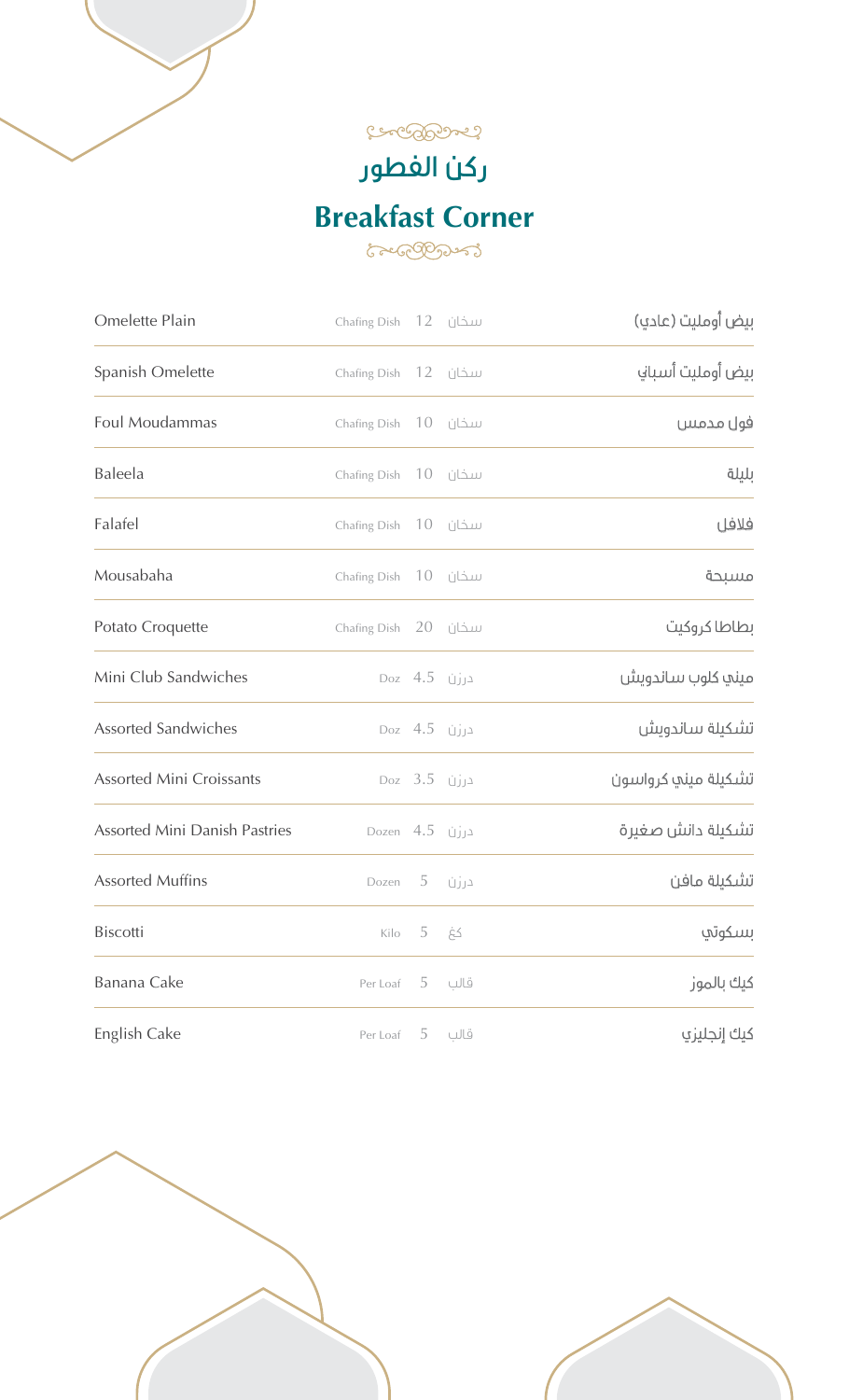

**أصناف اللحوم املشوية**

#### **From The Grill - Meats**

Eccomposition

| Kabbab                                                                             | لسخان 35 Chafing Dish |  | كبـــاب                                                                         |
|------------------------------------------------------------------------------------|-----------------------|--|---------------------------------------------------------------------------------|
| Kabbab Baghdadi                                                                    | سخان 35 Chafing Dish  |  | كبـــاب بغــــدادي                                                              |
| Kabbab Khishkhash                                                                  | سخان 35 Chafing Dish  |  | كبـــاب خشخاش                                                                   |
| Kabbab Intabli                                                                     | سخان 35 Chafing Dish  |  | كبـــاب عنتبلــــي                                                              |
| Arayes                                                                             | سخان 25 Chafing Dish  |  | عرايــس                                                                         |
| Tikka                                                                              | سخان 48 Chafing Dish  |  | تک ة                                                                            |
| Mixed Grill<br>(Kabbab, Tikka, Shish Taouk)                                        | سخان 45 Chafing Dish  |  | مشــويات مشكلــة<br>(كبــاب، تكــة، شيــش طــاووق )                             |
| Mixed Kabbab<br>(Kabbab, Kabbab Baghdadi)<br>Chicken Kabbab, Spicy Chicken Kabbab) | سخان 35 Chafing Dish  |  | كبـــاب مشكــل<br>( كېلاب، كېلاب بغىدادى<br>كبــاب دجــاج، كبــاب دجــاج حــار) |
|                                                                                    |                       |  |                                                                                 |

Mixed Kabbab & Shish Taouk Chafing Dish 35 سخان طـــاووق شيـــش & كبـــاب

cocoons **أصناف الدجاج املشويةFrom the Grill - Chicken** to component

| Shish Taouk           | سخان Chafing Dish 30 |  | شيــش طــاووق           |
|-----------------------|----------------------|--|-------------------------|
| Grilled Chicken       | سخان 35 Chafing Dish |  | دجـاج مشــوي            |
| Chicken Kabbab        | سخان 30 Chafing Dish |  | كبـــاب دجــاج          |
| Spicy Chicken Kabbab  | سخان 30 Chafing Dish |  | كبـــاب دجــاج حــار    |
| Mixed Grilled Chicken | سخان Chafing Dish 35 |  | مشــويات دجــاج مشكلــة |

( Chicken Kabbab, Shish Taouk, Spicy Chicken Kabbab, Grilled Chicken)

) كبـــاب دجـــاج، شيش طــــاووق، كبــــــاب دجـــــاج، دجـــــاج مشــــــوي )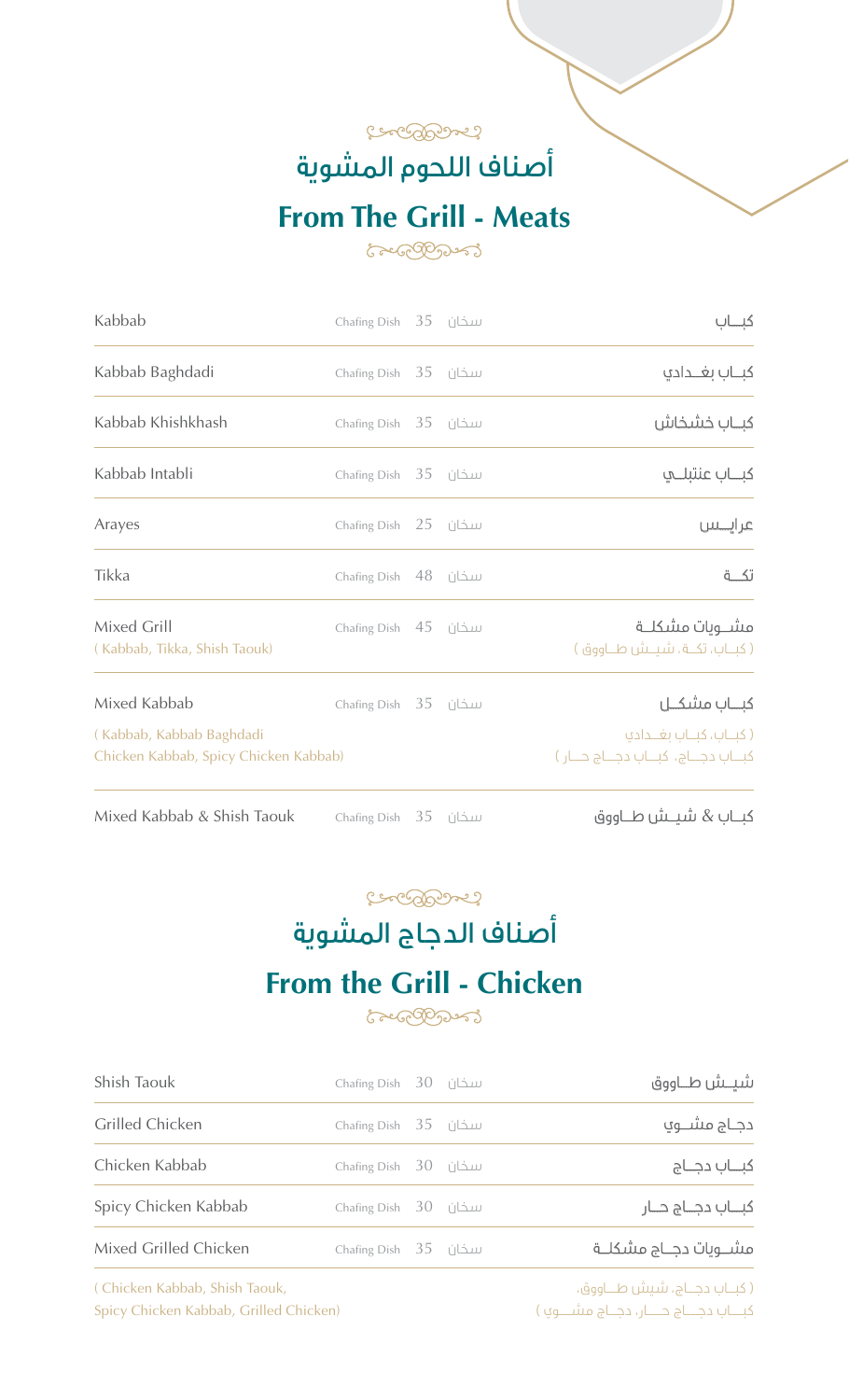cocoons

**من املطبخ الساخن**

### **From the Hot Kitchen**

**GREEPOOR** 

| <b>Meat</b>                                                        |                                                  |                     |                    | حوم                                                |
|--------------------------------------------------------------------|--------------------------------------------------|---------------------|--------------------|----------------------------------------------------|
| Australian Lamb Ouzi Package<br>(Includes 4 Salads, Stew, Dessert) |                                                  | كاما 150 Whole Note |                    | قوزي استراكي يشمل<br>( ٤ سلطات، مرق وحلــو )       |
| Arabic Lamb Ouzi Package<br>(Includes 4 Salads, Stew, Dessert)     | يعتمد على سعر السوق<br>Depending on market price |                     |                    | قوري عربي يشمل<br>( ٤ سلطات، مرق وحلـو )           |
| Ouzi Preparation<br>Not available during Eid days                  | Tray                                             | 40                  | صنية               | تسوية قوزي<br>غير متوفر بالأعياد                   |
| Dawoud Basha                                                       | Chafing Dish<br>Round Chafing Dish               | 30<br>20            | سخان<br>سخان دائري | داوود باشا                                         |
| <b>Beef Stroganoff</b>                                             | Chafing Dish<br>Round Chafing Dish               | 35<br>23            | سخان<br>سخان دائر  | بيــف ستروجنــوف                                   |
| Okra Stew                                                          | Chafing Dish<br>Round Chafing Dish               | 25<br>16            | سخان<br>سخان دائري | مرق بامية                                          |
| Lamb Makbous                                                       | Chafing Dish<br>Round Chafing Dish               | 35<br>23            | سخان<br>سخان دائري | مكبوس لحم                                          |
| Lamb Biryani                                                       | Chafing Dish<br>Round Chafing Dish               | 35<br>23            | سخان<br>سخان دائري | برياني لحم                                         |
| Kofta Bil Saniya                                                   | Chafing Dish                                     | 30                  | سخان               | كفتة بالصينية                                      |
| Kibbeh Shish Barak                                                 | Chafing Dish                                     | 30                  | سخان               | كبة شيش برك                                        |
| Koussa Warak Inab/Lamp Chops                                       | Chafing Dish<br>Round Chafing Dish 20/27         | 30/40               | سخان<br>سخان دائري | كوســـا وورق عنـــب/ ريـــش                        |
| Jareesh                                                            | Chafing Dish                                     | 20                  | سخان               | حر بش                                              |
| <b>Harees</b>                                                      | Chafing Dish                                     | 20                  | سخان               | هريس                                               |
| Potato Stew                                                        | Chafing Dish                                     | 25                  | سخان               | مرق بطاطا                                          |
| Lamb Mozzat With Biryani Rice<br>or Oriental Rice                  | Chafing Dish<br>Round Chafing Dish               | 45<br>30            | سخان<br>سخان دائري | مــوزات غنــم مــع أرز بــريانــي<br>أو أرز شرقــي |
| Roasted Whole Beef Tenderloin<br>with Mashed Potato                | Chafing Dish                                     | 40                  | سخان               | بيف تندرولين كامل محمر<br>مع بطاطا مهروسة          |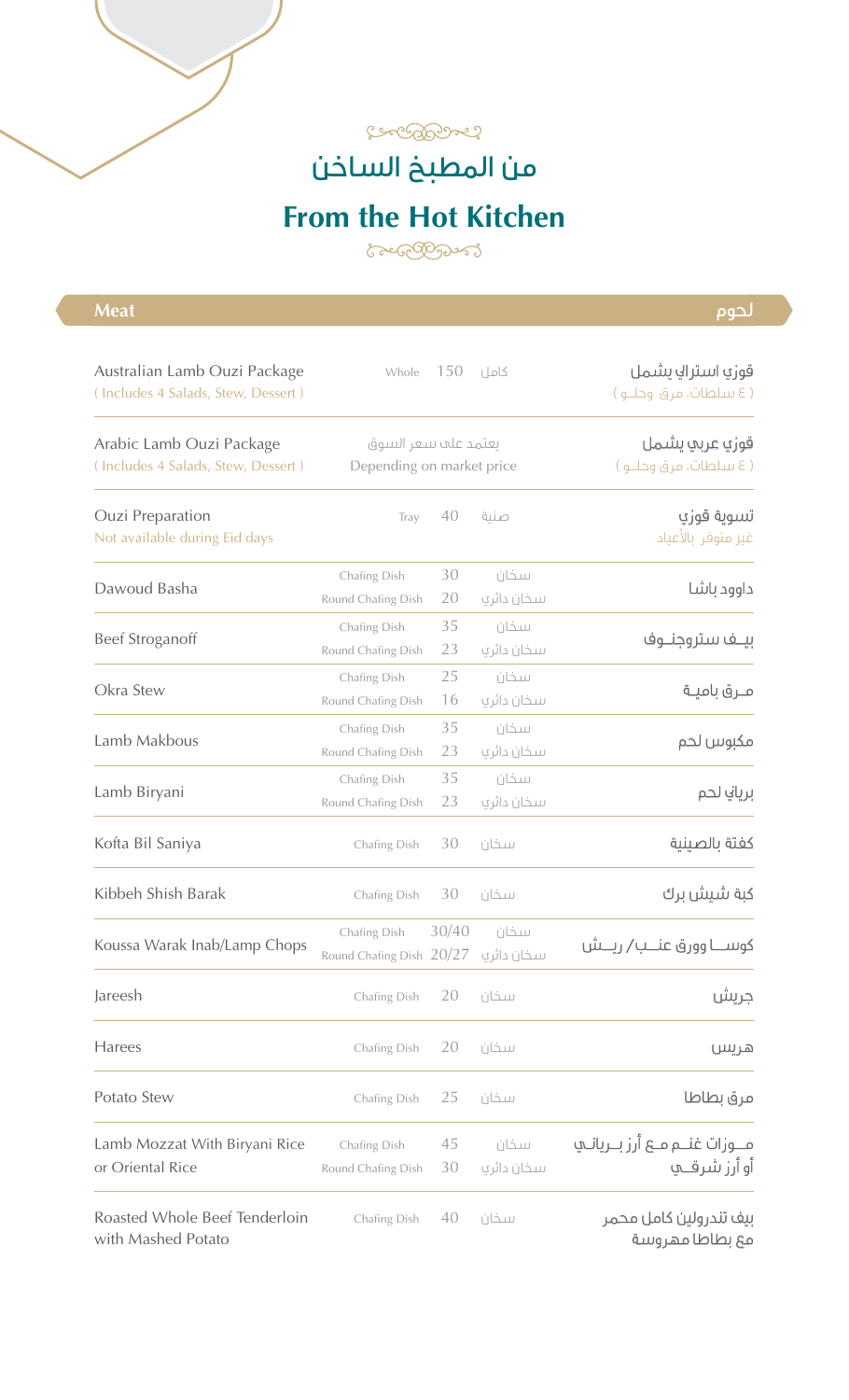| <b>Poultry</b>                  |                                       |          |                     | الدواجن                         |
|---------------------------------|---------------------------------------|----------|---------------------|---------------------------------|
| Oriental Chicken                | Chafing Dish<br>Round Chafing Dish 20 | 30       | سخان<br>سخان دائري  | دجاج شرقي                       |
| Chicken With Freek              | Chafing Dish<br>Round Chafing Dish 20 | 30       | سخان<br>سخان دائري  | دجاج بالفريك                    |
| Chicken Strips                  | Chafing Dish                          | 30       | سخان                | شرائح دجاج                      |
| Chicken Makbous                 | Chafing Dish<br>Round Chafing Dish    | 30<br>20 | سخان<br>سخان دائري  | مكبوس دجاج                      |
| Chicken Biryani                 | Chafing Dish<br>Round Chafing Dish    | 30<br>20 | سخان<br>سخان دائري  | برياني دجاج                     |
| Chicken Makhani                 | Chafing Dish<br>Round Chafing Dish 20 | 30       | سخان<br>سخان دائري  | دجاج مكاني                      |
| Chicken Sweet and Sour          | Chafing Dish                          | 25       | سخان                | دجاج سويت وساور                 |
| Chicken Fried Noodles           | Chafing Dish<br>Round Chafing Dish 16 | 25       | سخان<br>سخان دائر ی | نودلز دجاج                      |
| Spinach Ricotta Stuffed Chicken | Chafing Dish                          | 35       | سخان                | دجاج محشي بالسبانخ وجبنة ريكوتا |
| Turkey With Oriental Rice       | Whole                                 | 55       | کامل                | ديك رومي مع أرز شرقي            |
| Turkey With Stuffing            | Whole                                 | 55       | کامل                | ديك رومي محشي                   |

 $\blacksquare$ 

| <b>Seafood</b>                                 |                                                  |                        | مأكولات بحرية                        |
|------------------------------------------------|--------------------------------------------------|------------------------|--------------------------------------|
| Samak Sayadieh                                 | Chafing Dish 60<br>Round Chafing Dish 45         | سخان<br>سخان دائر ی    | صيادية سمك                           |
| Samaka Harra Beirutieh                         | يعتمد عله سعر السوق<br>Depending on market price |                        | سمكة حرّة بيروتية                    |
| Fillet Hammour in Lemon<br><b>Butter Sauce</b> | سخان Chafing Dish 50                             |                        | هامور فيليه بصلصة<br>الليمون والزبدة |
| Mourabian                                      | Chafing Dish<br>Round Chafing Dish 23            | سخان 35<br>سخان دائر ب | مربين                                |
| Shrimp Biryani                                 | سخان 35 Chafing Dish<br>Round Chafing Dish 23    | سخان دائر ی            | برياني روبيان                        |
| Shrimp Curry                                   | لسخان Chafing Dish 35                            |                        | روبيان كاري                          |
| Shrimp Sweet & Sour                            | سخان Chafing Dish 40                             |                        | روبيان سويت وساور                    |
| Shrimp Vegetable Noodles                       | سخان 35 Chafing Dish<br>Round Chafing Dish 23    | سخان دائر ی            | نودلز روبيان                         |
| Mango Shrimp Curry with Kale                   | سخان Chafing Dish 45                             |                        | روبيان ومانجو بالكاري مع كيل         |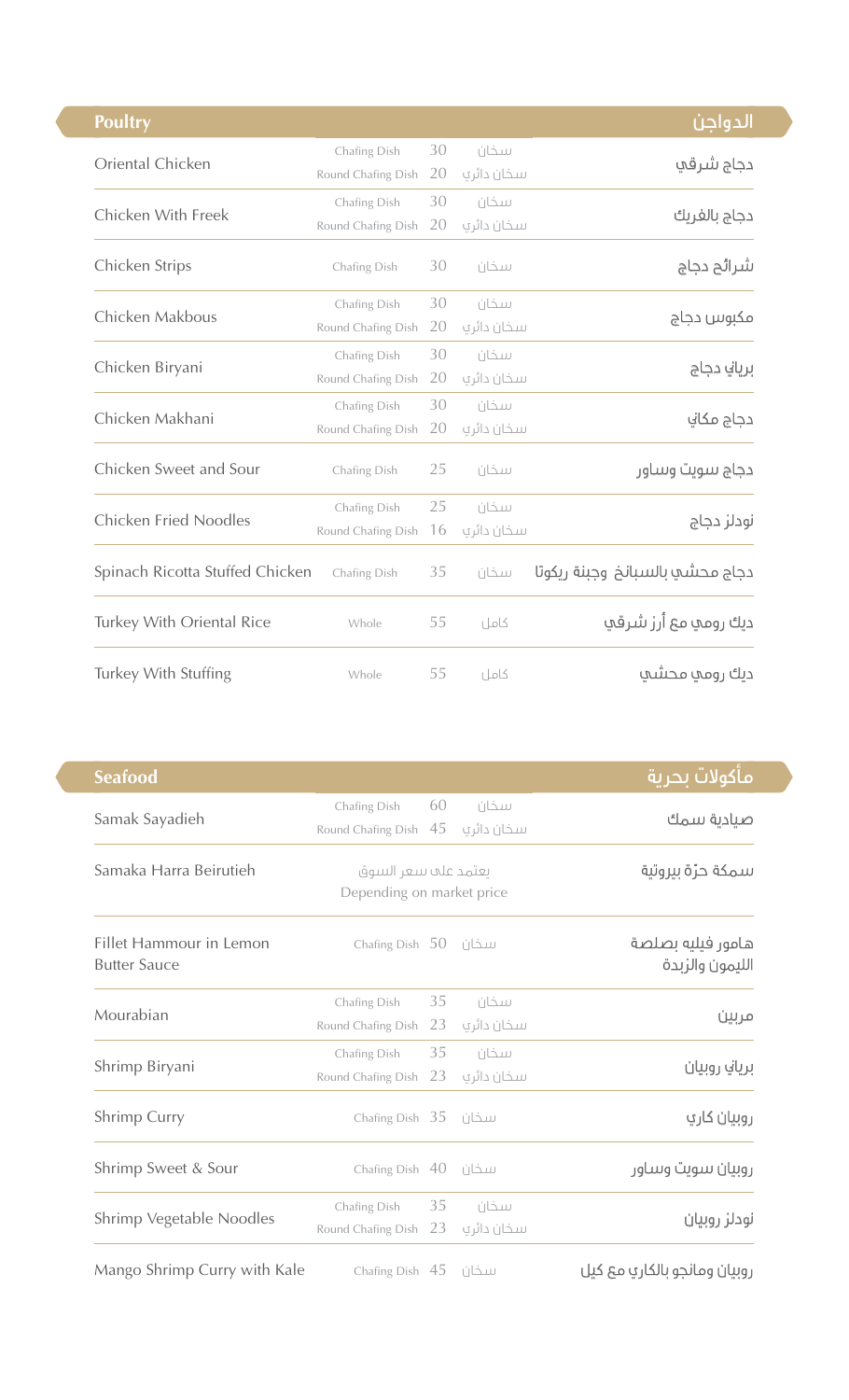| Vegetarian              |                                    |      |                              | خضار              |
|-------------------------|------------------------------------|------|------------------------------|-------------------|
| Vegetable Biryani       | Chafing Dish<br>Round Chafing Dish |      | سخان 20<br>سخان دائری ہے 14  | برياي خضار        |
| Mixed Vegetable Noodles | Chafing Dish<br>Round Chafing Dish |      | سخان 20<br>سخان دائر بکار 14 | نودلز بالخضار     |
| Vegetarian Okra Stew    | Chafing Dish<br>Round Chafing Dish | - 14 | سخان 20<br>سخان دائر ی       | مرق بامية بالخضار |
| Vegetable Korma         | Chafing Dish                       | -20  | سخان                         | كورما بالخضار     |

| <b>Pasta</b>                |                                                            |  | استا                   |
|-----------------------------|------------------------------------------------------------|--|------------------------|
| Vegetable Lasagna           | سخان Chafing Dish 23                                       |  | لازانيا بالخضار        |
| Baked Ravioli in Pink Sauce | سخان 27 Chafing Dish<br>سخان دائر یک 18 Round Chafing Dish |  | رافيوك بالصلصة الوردية |
| Lasagna                     | سخان 27 Chafing Dish<br>Round Chafing Dish 18 سخان دائري   |  | لازانيا                |
| Macaroni Bechamel           | سخان 27 Chafing Dish<br>سخان دائر یک 18 Round Chafing Dish |  | معكرونة بالبشاميل      |

## Coccoon **األطباق اجلانبية واألرزSide Dishes and Rice**

**GROOD** 

| <b>White Rice</b>  | سخان Chafing Dish 10 |  | أرز أبيض      |
|--------------------|----------------------|--|---------------|
| Brown Rice         | سخان 15 Chafing Dish |  | أرز بنــي     |
| Saffron Rice       | سخان 10 Chafing Dish |  | أرز بالزعفران |
| Oriental Rice      | سخان 15 Chafing Dish |  | أرز شرقي      |
| Sautéed Vegetables | سخان 18 Chafing Dish |  | خضار سوتيه    |
| Mashed Potatoes    | سخان Chafing Dish 10 |  | بطاطا مهروسة  |
| Roast Potatoes     | سخان Chafing Dish 10 |  | بطاطا محمرة   |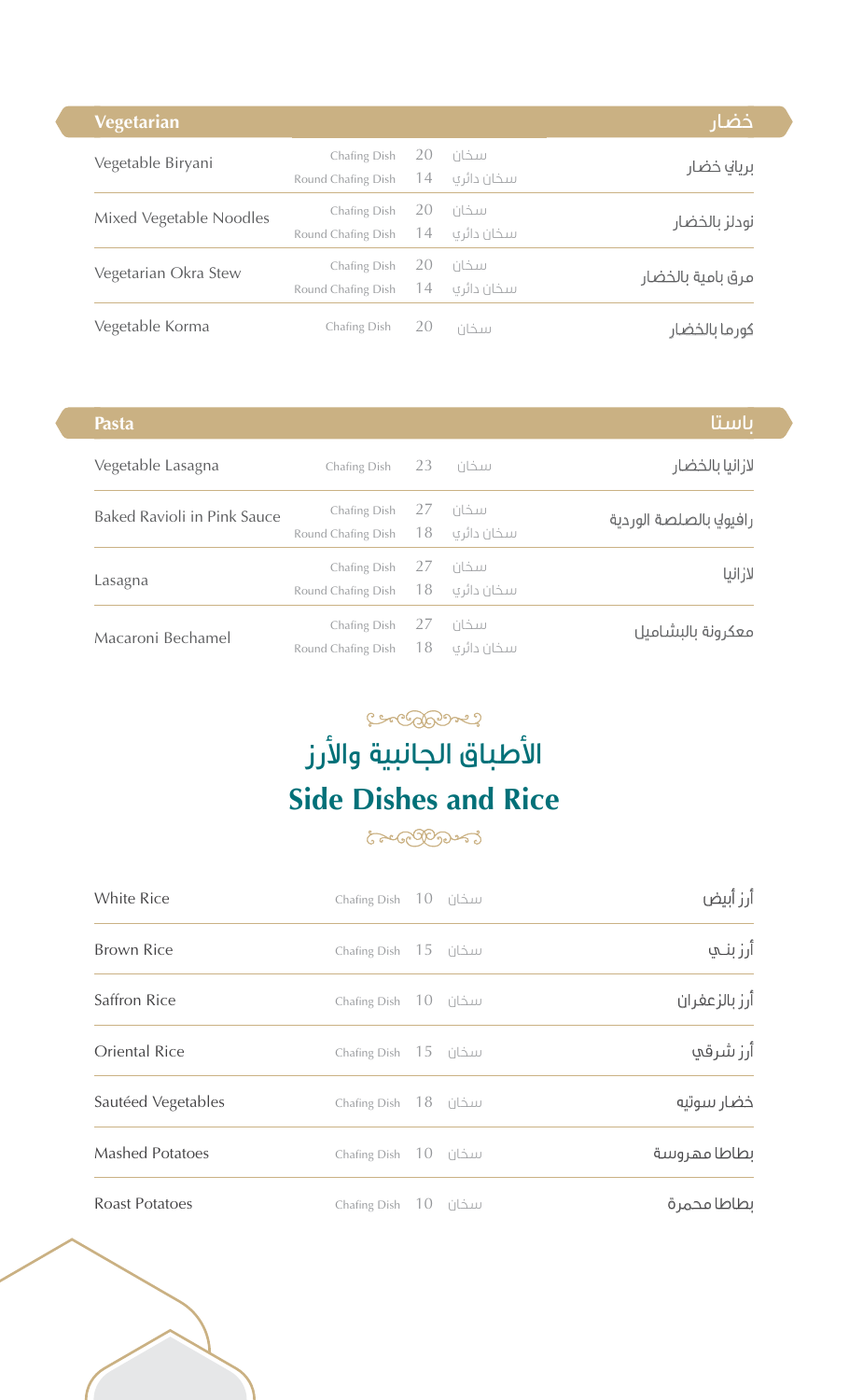#### cocoons

**أصناف الطهي املباشر**

# **Live Cooking Stations**

| Saj (Minimum 40 Persons)           |                 | <b>صاج</b> ( ٤٠ شخص على الأقل )          |
|------------------------------------|-----------------|------------------------------------------|
| Shawarma Meat (Minimum 7 Kilos)    | كىلە 16.5 Kilo  | <b>شاورما لحم</b> ( ۷ کیلو علی الأقل )   |
| Shawarma Chicken (Minimum 7 Kilos) | كىلە 15 مانKilo | <b>شاور ما دجاج</b> ( ۷ کیلو علی الأقل ) |

بعد می است می **طهي الباربكيو املباشر**

# **Live BBQ Station**

| Kabbab             | Per Skewer 0.5 <b>بالسيخ</b> |                     |                         | كباب           |
|--------------------|------------------------------|---------------------|-------------------------|----------------|
| Tikka              | Per Skewer 1.3 <b>اللسيخ</b> |                     |                         | تكة            |
| Shish Taouk        | Per Skewer 0.85 للسيخ        |                     |                         | شيش طاووق      |
| Chicken Kabbab     | Per Skewer 0.5 <b>بالسيخ</b> |                     |                         | كباب دجاج      |
| Vegetable          | Per Skewer 0.5 <b>بالسيخ</b> |                     |                         | خضار           |
| Farrouj            |                              |                     | ماعون 3 Portion         | فروج           |
| Arayes Halloum     |                              |                     | ماعون 2 Portion         | عرايس حلوم     |
| Arayes Meat        |                              | ماعون Portion 2     |                         | عرايس لحم      |
| Jumbo Shrimp       | Per Piece 0.85 اللحية        |                     |                         | روبيان جامبو   |
| Chicken Burger     | Per Piece 1.5 بالحبة         |                     |                         | برجر دجاج      |
| Hamburger          | Per Piece 1.5 بالحبة         |                     |                         | همبرجر         |
| Mini Kibbeh Sajiya |                              | Doz 7.5 <i>Újja</i> |                         | ميني كبة صاجية |
| Surcharge          |                              |                     | Per Order 25 بلكل الطلب | تكلفة اضافية   |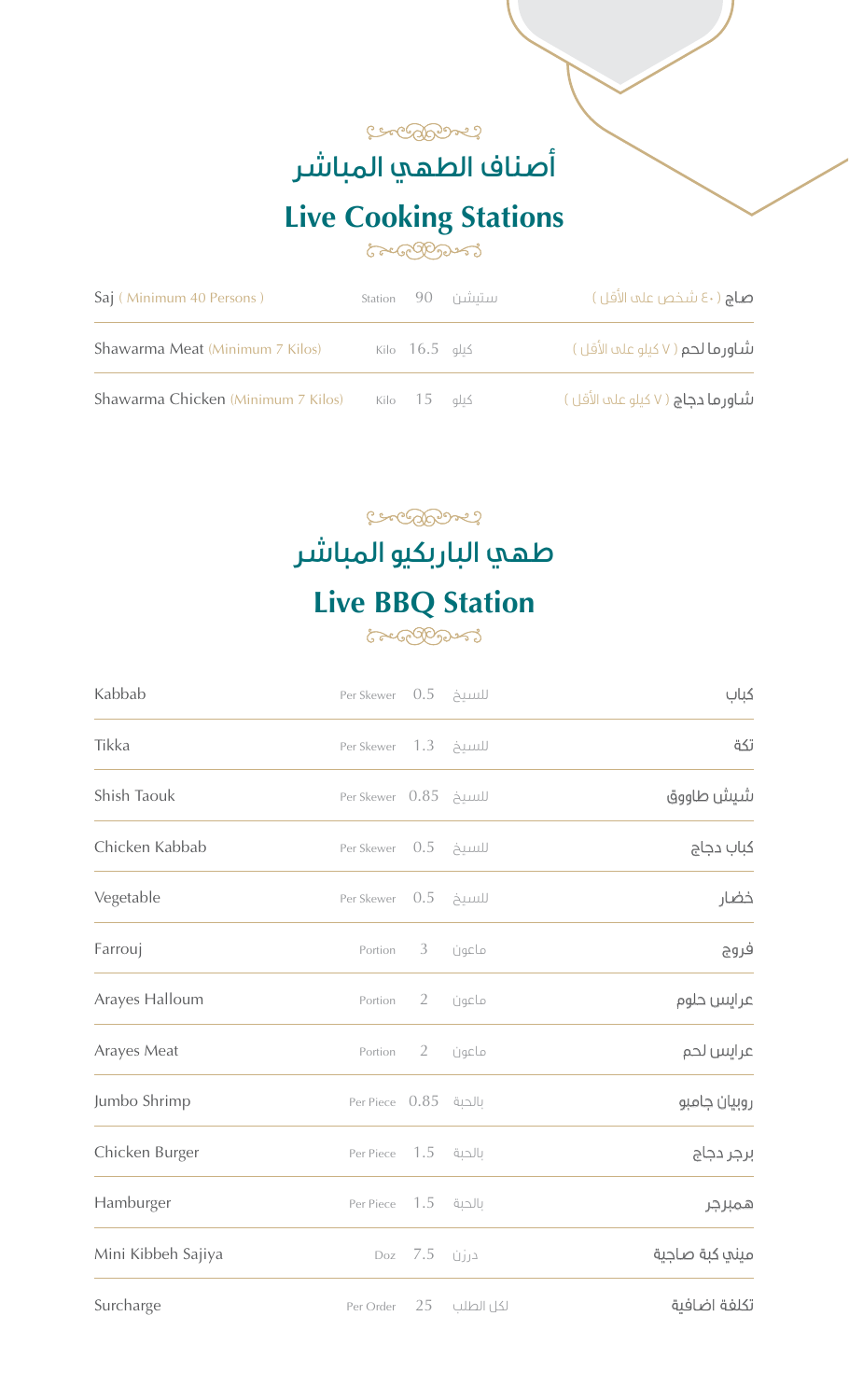

| Assorted Baklawa                                                                           | Kilo         | 7   | کیلو    | بقلاوة مشكلة                                                                   |
|--------------------------------------------------------------------------------------------|--------------|-----|---------|--------------------------------------------------------------------------------|
| Coffee Sweet                                                                               | Kilo         |     | کیلو 10 | حلويات قهوة                                                                    |
| Kounafa Cheese                                                                             | Kilo         | 5   | کیلو    | كنافة بالجبنة                                                                  |
| Kounafa Bites                                                                              | Chafing Dish |     | سخان 12 | كنافة بايتس                                                                    |
| Kounafa Ashta                                                                              | Kilo         | 6   | کیلو    | كنافة بالقشطة                                                                  |
| Warbat                                                                                     | Doz          | 5   | درزن    | وربات                                                                          |
| Znoud El Sit                                                                               | Doz          | 5   | درزن    | زنود الست                                                                      |
| Assorted Mini Oriental Glasses<br>(Halawet Al Jebin, Mouhalabiya,<br>Mafroukeh, Osmaliyah) | Doz          | 5.  | درزن    | تشكيلة كاسات شرقية صغيرة<br>(حلاوة الجبـن، مهلبيــة،<br>مغروكـــة، عثمليـــة ) |
| Mouhalabiya                                                                                | Bowl         | 5   | وعاء    | مهلبية                                                                         |
| Umm Ali                                                                                    | Chafing Dish | -15 | سخان    | أم علي                                                                         |
| Halawet Al Jebin                                                                           | Doz          | 5   | درزن    | حلاوة الجبن                                                                    |
| Mini Kunafa Bite<br>(Min Order 3 Doz)                                                      | Doz          |     | درزن 7  | قطع كنافة صغيرة<br>( أقل طلب ۳ درزن )                                          |
| French Namoura<br>(Min Order 3 Kg)                                                         | Kilo         | 7   | کیلو    | نمورة فرنسية<br>( أقل طلب ٣ كيلو )                                             |
| Maamoul Mad<br>(Min Order 3 Kg)                                                            | Kilo         | 7   | کیلو    | معمول مد<br>( أقل طلب ٣ كيلو )                                                 |
| Oriental Sweets                                                                            | Tray         | 6   | صنبة    | حلــويات شرقيــة                                                               |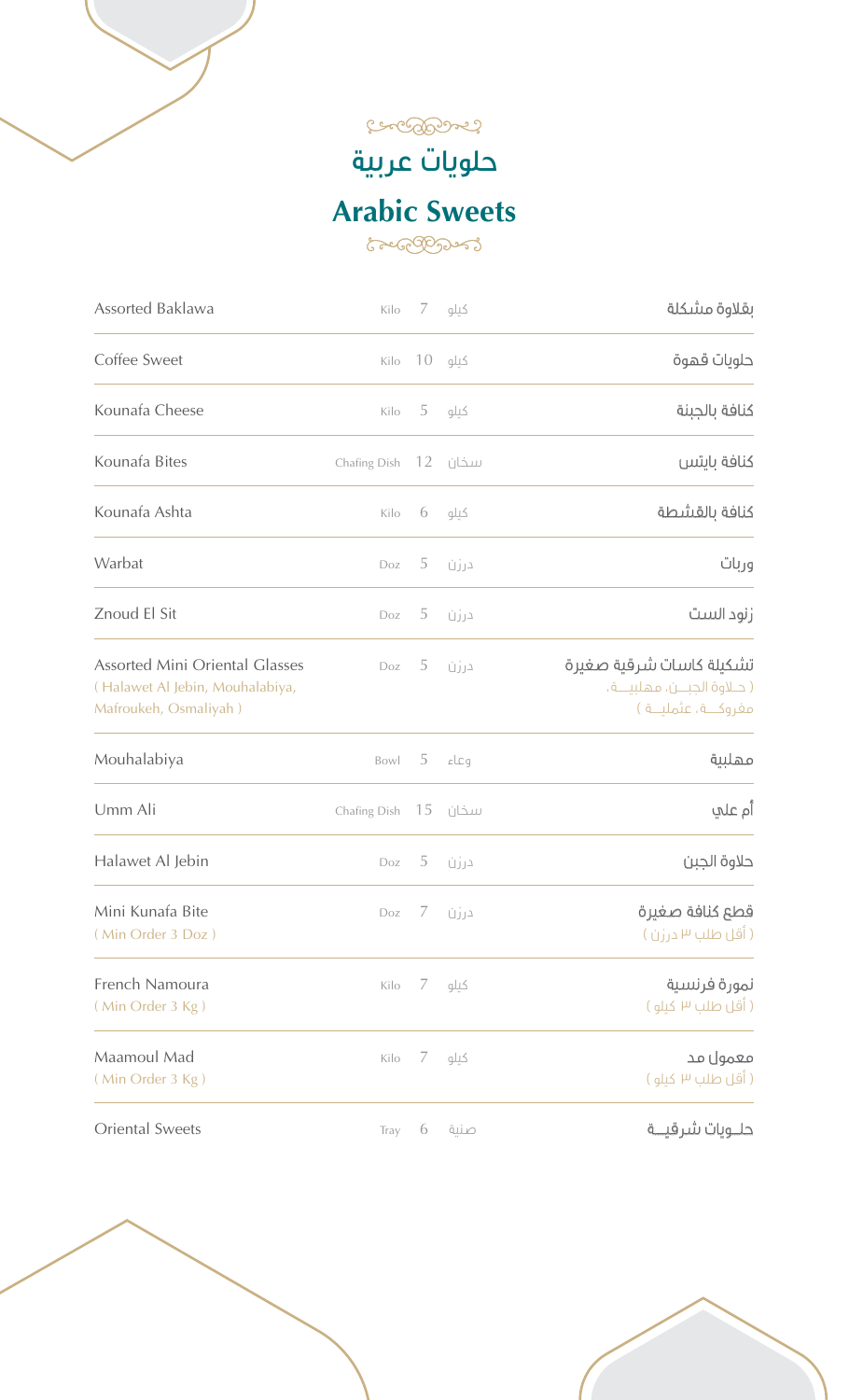

| <b>Sticky Date Pudding</b>                                                                                            | سخان Chafing Dish 20            |               | ستيكي ديت بودينغ                                                                          |
|-----------------------------------------------------------------------------------------------------------------------|---------------------------------|---------------|-------------------------------------------------------------------------------------------|
| Chocolate Croissant Pudding                                                                                           | سخان Chafing Dish 20            |               | بودينغ كرواسان بالشوكولاته                                                                |
| <b>Assorted Mini Tartlets</b>                                                                                         | Doz                             | درزن 5        | تشكيلة تارت صغيرة                                                                         |
| Crème Brulée Vermicelli with<br>Caramelized Banana                                                                    | Platter 15 bla                  |               | كريم بروليه الشعيرية مع<br>الموز بالكراميل                                                |
| Crème Caramel                                                                                                         | Bowl $5$ $\epsilon$ $\epsilon$  |               | کریم کر امیل                                                                              |
| Chocolate Mousse                                                                                                      | Bowl $8$ $\epsilon$ $\epsilon$  |               | موس شوكولا                                                                                |
| Assorted Mini Continental Glasses<br>(Mango Mousse, Tiramisu, Strawberry<br>Mousse, Cheese Cake, Chocolate<br>Mousse) |                                 | $Doz$ 5 $Ujj$ | تشكيلة كاسات غربية صغيرة<br>( موس مانجا، تير اميسو، موس فر اولة،<br>تشيزكيك، موس شوكولا ) |
| Red Fruit Salad                                                                                                       | Bowl $25$ $\epsilon$ $\epsilon$ |               | سلطة فواكه حمراء                                                                          |
| Fruit Salad                                                                                                           | Bowl $15$ $\epsilon$ $\epsilon$ |               | سلطة فواكه                                                                                |
| <b>Assorted Cake Bites</b>                                                                                            | Doz                             | درزن 5        | تشكيلة قطع كيك                                                                            |
| Saffron Cake                                                                                                          |                                 | وعاء 10 Bowl  | كيك الزعف ران                                                                             |

cocoons **فواكه طازجة**

**Fresh Fruits**

| Fresh Fruits Cut / Small  | صنية Tray 20 | فواكه طارجة مقطعة / صغيرة |
|---------------------------|--------------|---------------------------|
| Fresh Fruits Cut / Medium | صنية 25 Tray | فواكه طازجة مقطعة /وسط    |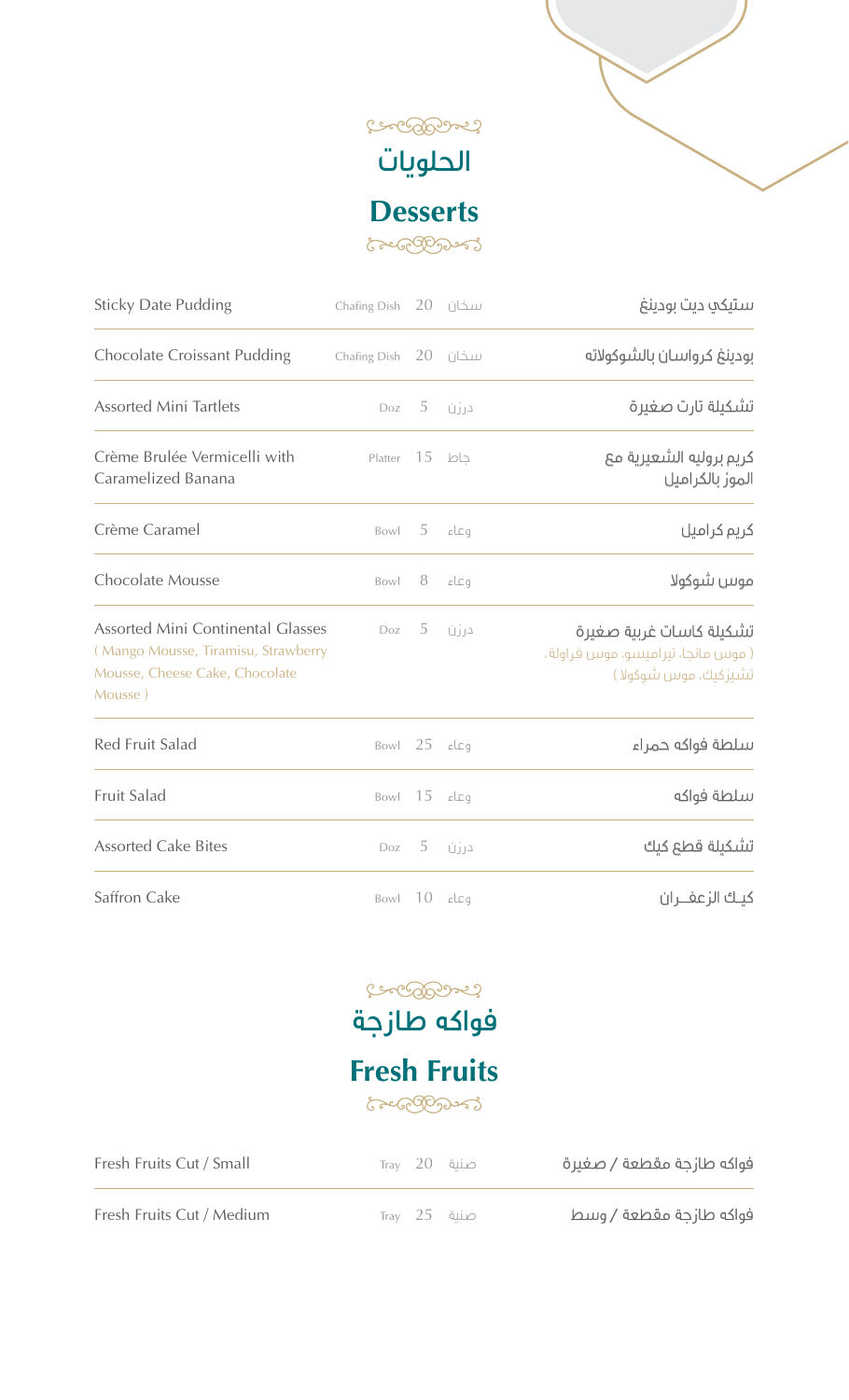

| Chilled Juices |                    | لىتر 1 Ltr | عصائر مبردة  |
|----------------|--------------------|------------|--------------|
| Mineral Water  | $Carton$ 2.5 کرتوں |            | مياه معدنية  |
| Soft Drinks    | $Carton$ 5 جاتون ا |            | مرطبات باردة |

cocodoms

**املشروبات الساخنة**

## **Hot Beverages**

| Tea            |  | 0 شخص 10 roشخص 25 Persons      | شاي        |
|----------------|--|--------------------------------|------------|
| Nescafe        |  | 0 شخص 10 rosess 10 و25 Persons | نسكافيه    |
| Arabic Coffee  |  |                                | قهوة عربية |
| Turkish Coffee |  | 0 شخص 15 roks 15               | قهوة تركية |



| Fresh Lemon / Mint |  | $2 \text{ Ltr}$ 5 ستر $5$ | ليمون طارج / نعناع |
|--------------------|--|---------------------------|--------------------|
| Fresh Orange       |  | اليتر 5 Ltr 5 اليتر       | برتقال طازج        |
| Fresh Kiwi         |  | $2 \text{ Ltr}$ 5 ستر $5$ | کيوي طارج          |
| Strawberry         |  |                           | فراولة             |
| Mango              |  | 2 Ltr 5 ليتر              | مانحا              |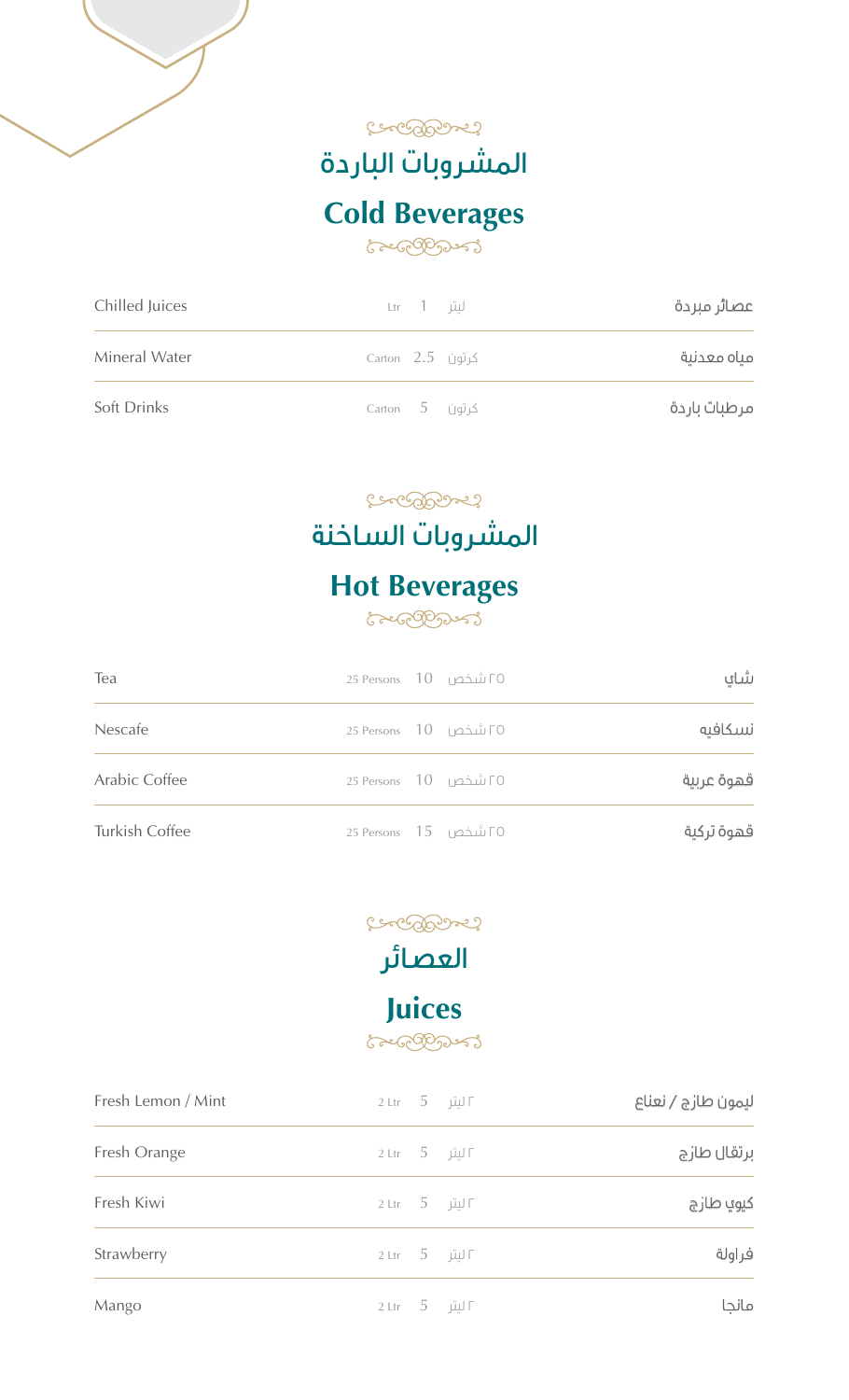## **خدمات Services**

| <b>Setup Service</b>          | Per Person          | $-1$           | الشخص     | خدمة تجهيز              |
|-------------------------------|---------------------|----------------|-----------|-------------------------|
| <b>VIP Setup Service</b>      | Per Person          | 1.25           | للشخص     | خدمة تجهيز في أي بي     |
| <b>Prestige Setup Service</b> | Per Person          | 1.5            | للشخص     | خدمة تجهيز برستيج       |
| <b>Waitresses / Waiters</b>   | Per Person          | 20             | للشخص     | خدمة شباب / بنات        |
| <b>Argilla</b>                | Each                | 3.5            | حىة       | الأرجيلة                |
| Noubi Coffee                  | Per Person          | 20             | للشخص     | قهوة نوبي               |
| <b>Chafing Dish Rental</b>    | Each                | $\overline{5}$ | حىة       | تأجير سخانات            |
| <b>Buffet Table Rental</b>    | Each                | $\overline{3}$ | حىة       | تأجير طاولة بوفيه       |
| Round Table & Chairs          | Per Person          | 1.25           | للشخص     | تأجير طاولة جلوس وكراسي |
| <b>Chairs</b>                 | Each                | 0.75           | حىة       | كراسي                   |
| <b>Valet Parking Service</b>  | Per Driver          | 20             | للسائق    | خدمة ركن السيارات       |
| Carpet                        | Upon Request        | $\sim$         | حسب الطلب | سجاد                    |
| <b>Flower Display</b>         | <b>Upon Request</b> | $\sim 100$     | حسب الطلب | باقات زهور              |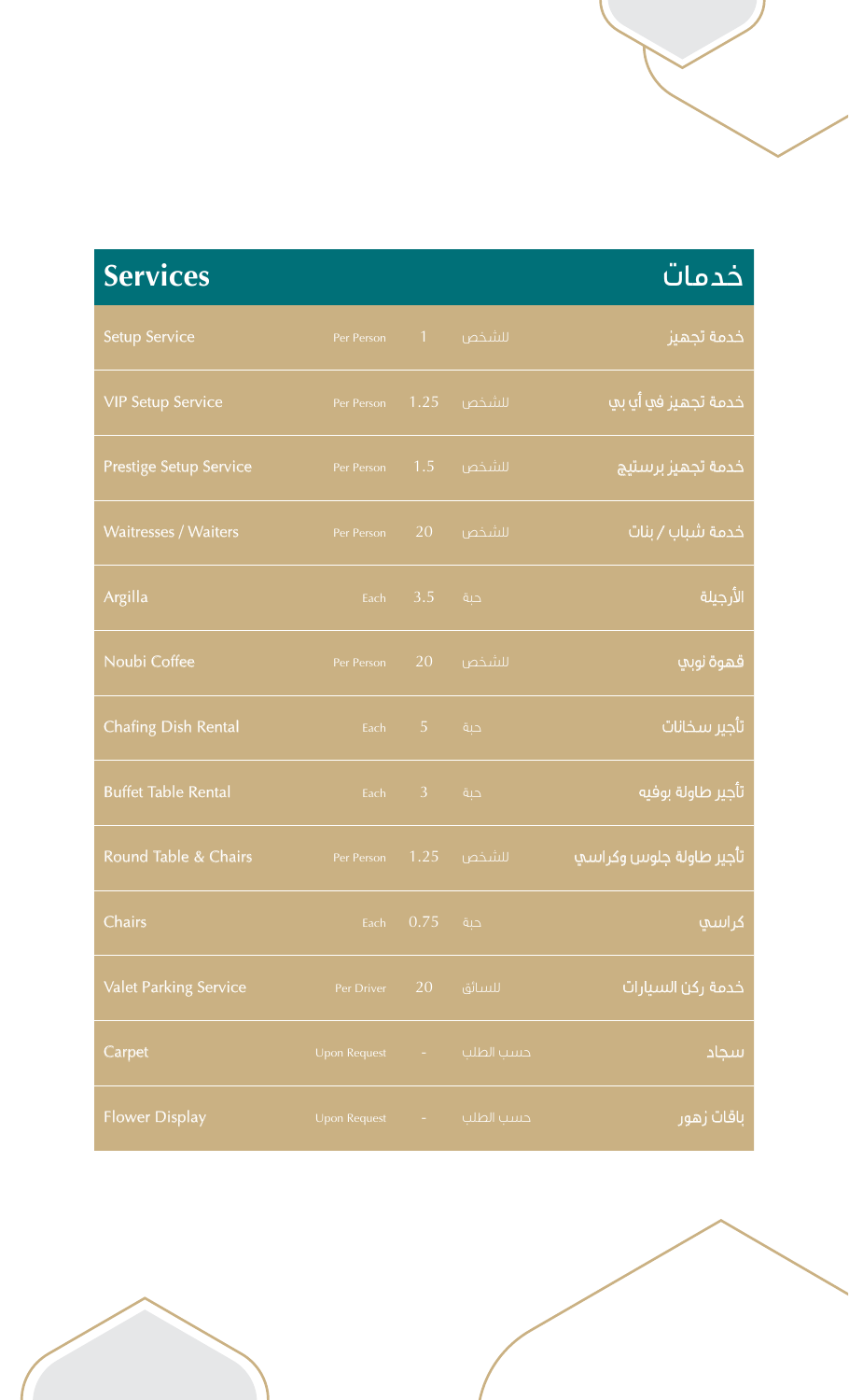

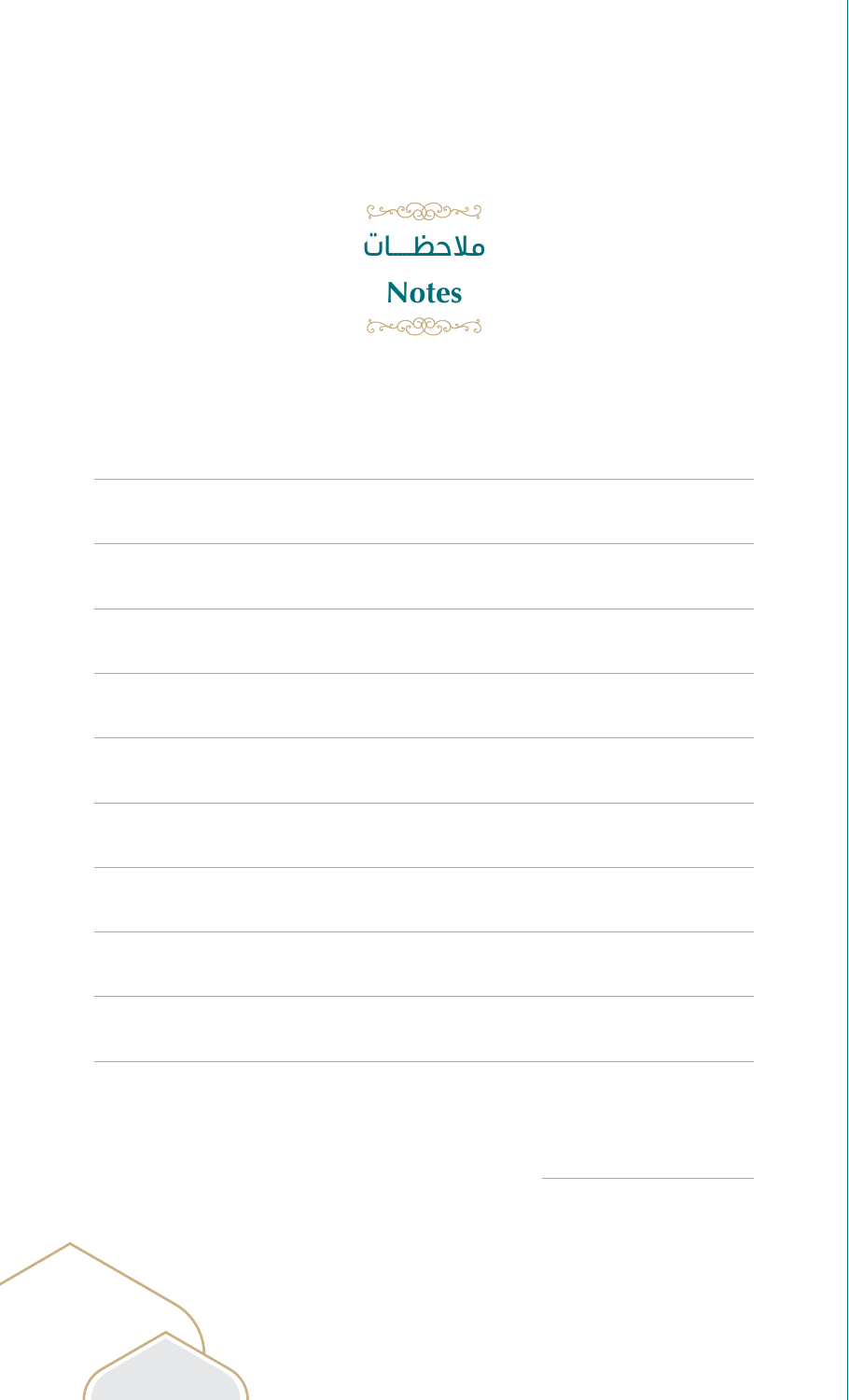